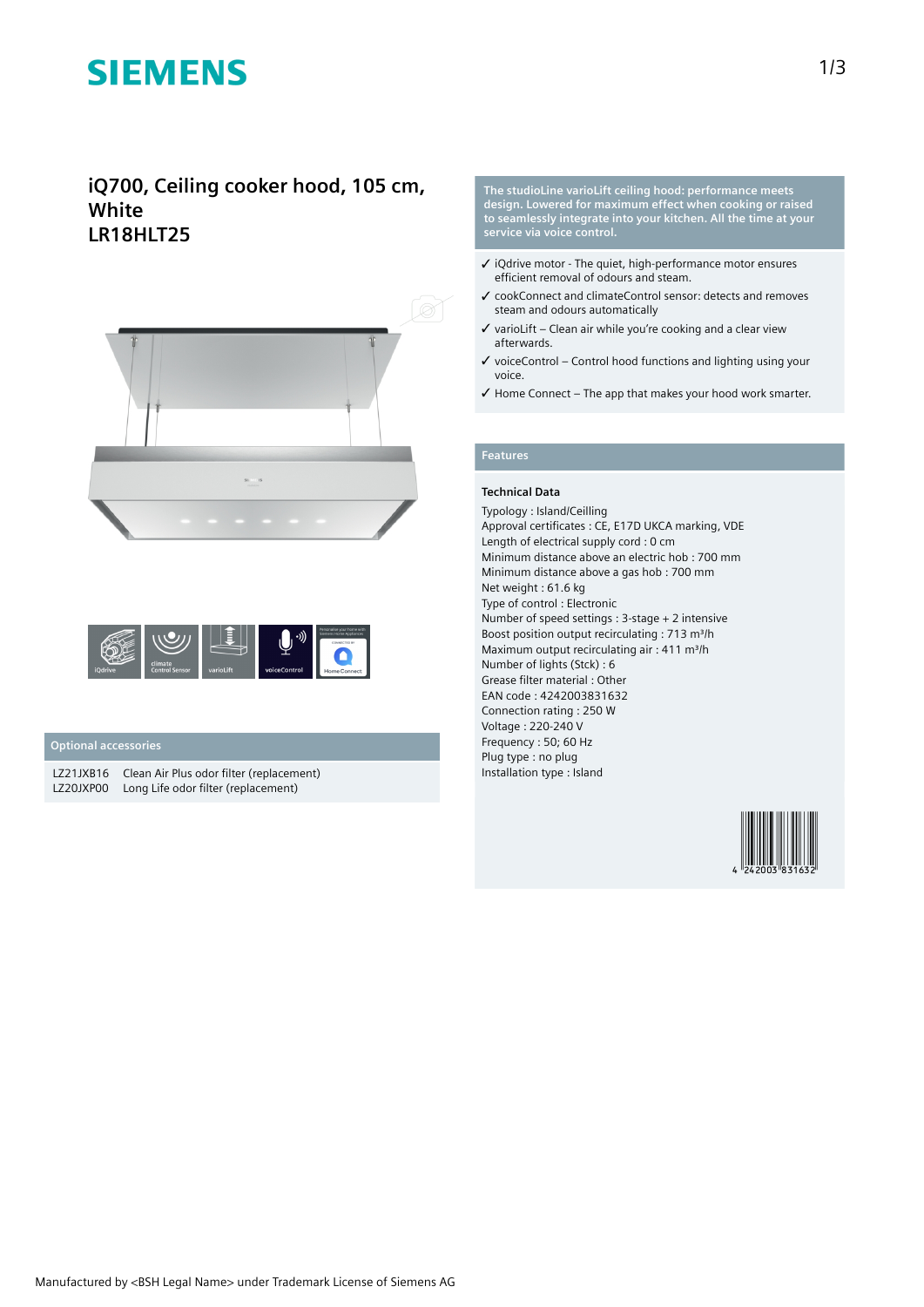# **SIEMENS**

## **iQ700, Ceiling cooker hood, 105 cm, White LR18HLT25**

#### **Features**

#### **Home Connect: Remote Monitoring and Control**

- Home Connect: Remote Monitoring and Control for connected home appliances and operation via smartphone or tablet (only in countries where Home Connect service is available)
- The Home Connect functionality can be extended by integrating numerous applications from external cooperation partners (partnerships)
- Voice Control enabled via popular voice assistants (only in countries where this service is available)
- Adjustable color temperature (2.700 K 5.000 K) for adaption to the room lighting available via Home Connect
- Interval function: available via Home Connect
- Silence function: available via Home Connect
- Automated delay shut-off for the best performance and increased lifespan of the CleanAir odour filters (can be adjusted and deactivated via the Home Connect app)

#### **Features**

- Lift function: Individual height adjustment of your cooker hood and additionally the Home Connect app can store up to 5 different heights.
- cookConnect hob based hood control
- climateControl sensor, Automated delay shut-off for the best performance and increased lifespan of the CleanAir odour filters (can be adjusted and deactivated via the Home Connect app)
- 3 power levels and 2 intensive settings
- Automatic intensive revert (6mins)
- softLight with dimmer function
- 6 x 3W LED lights
- Fully automatic hood
- Interval operation
- Efficient BLDC motor
- Automatic after running (Automatic after running (10 minutes))
- Infrared remote control
- 3 x metal grease filter cassettes dishwasher safe
- Black grease filter with stainless steel frame
- Grease and charcoal filter saturation indicators
- CleanAir Plus charcoal filter included at first delivery.
- Easy to clean inner frame

#### **Design**

- White
- Installation: Ceiling
- Installation system: Ceiling module, glass
- Glass ceiling plate and adjustable length of cables up to 1200 mm
- Glass filter cover, Steel filter cover
- Rim ventilation
- Electronic control

### **Performance/technical information**

- Suitable for recirculated extraction
- Max. extraction rate: 729 m3/h
- Extraction rate in recirculation mode with Clean Air Plus odor filter:
- Max. normal use: 422 m³/h
- Intensive: 729 m³/h
- Noise level in recirculation mode with Clean Air Plus odor filter :
- Max. normal use: 62 dB(A) re 1 pW
- Intensive: 76 dB(A) re 1 pW
- Power rating: 250 W
- Light Intensity: 1156 lux
- Dimensions in recirculation mode (HxWxD): 253 x 1050 x 600 mm

#### **Optional accessories**

● Recirculating kit LZ20JXP00

#### **Standard accessory**

*\* In accordance with the EU-Regulation No 65/2014*